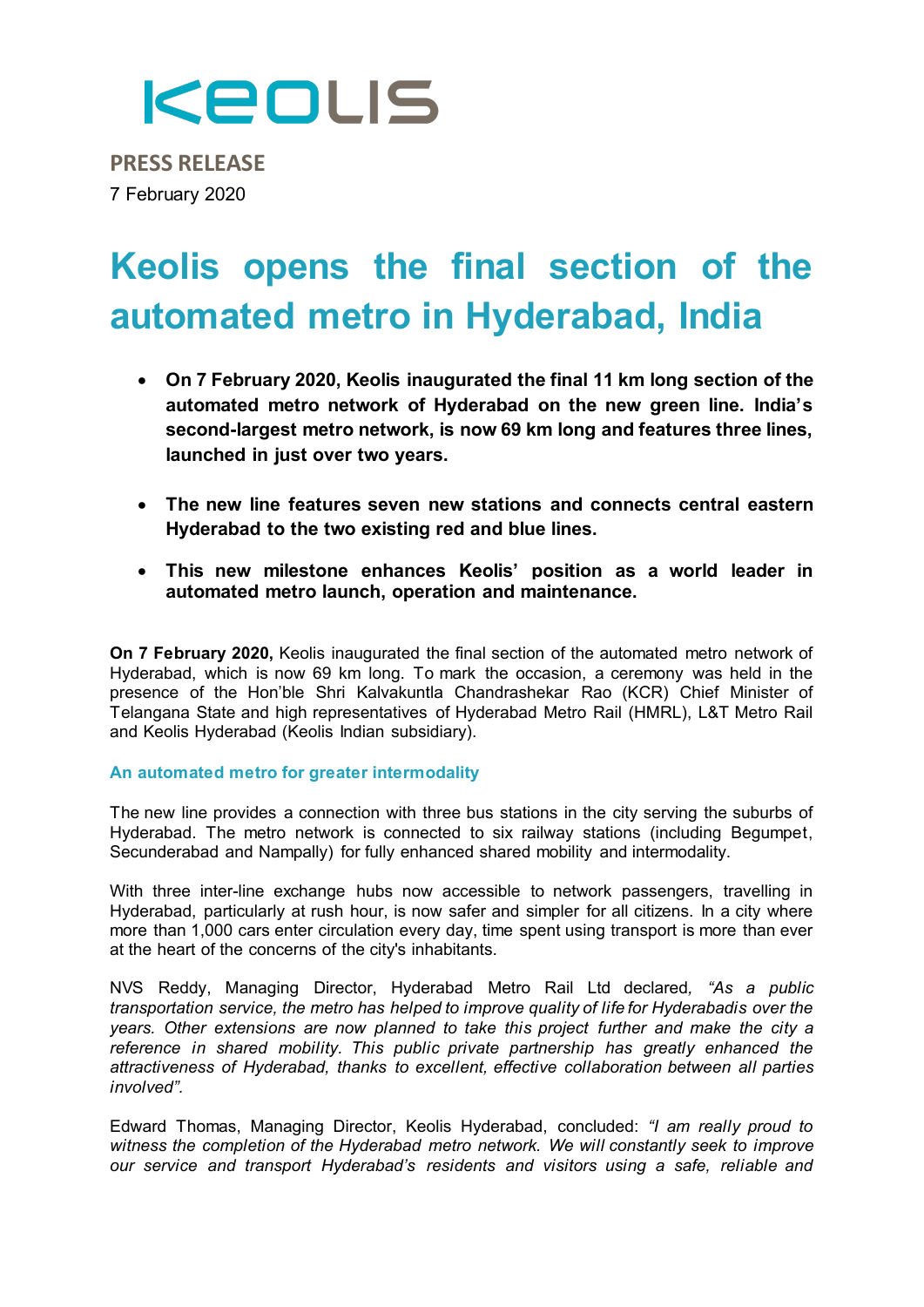

*environmentally-friendly solution of shared mobility. Through this fruitful collaboration with L&T and HMRL, we will strive to give our best, taking this world-class metro to the next level".*

Keolis Hyderabad was awarded the contract to operate and maintain Hyderabad automated metro network by L&T Metro Rail in 2012. The first section of the network opened in November 2017. The 69 km automated metro network - which was launched in just over two years carries today more than 400,000 passengers daily and is forecast to carry 1 million passengers per day in the future.

#### **Keolis is a world leader in automated metro operation and maintenance**

In addition to the Hyderabad metro, Keolis is responsible for automated metro networks in several cities in the world:

- o **Lille**, France: line 1 the oldest in the world, launched in 1983 and line 2
- o **Lyon**, France**:** line D and soon line B
- o In **Rennes**, France: line A and soon line B
- o **London,** United Kingdom: the Docklands Light Railway (DLR)
- o **Shanghai,** China: the Pujiang automated metro line as well as Shanghai Pudong international airport
- o **Doha**, Qatar: three lines (red, green and gold)

#### **The Hyderabad automated metro – key figures and map**

- **69** km long
- **3** lines (red, blue and green)
- **55** stations
- **400,000** passengers per day (as of December 2019)
- Over **1,000 employees**